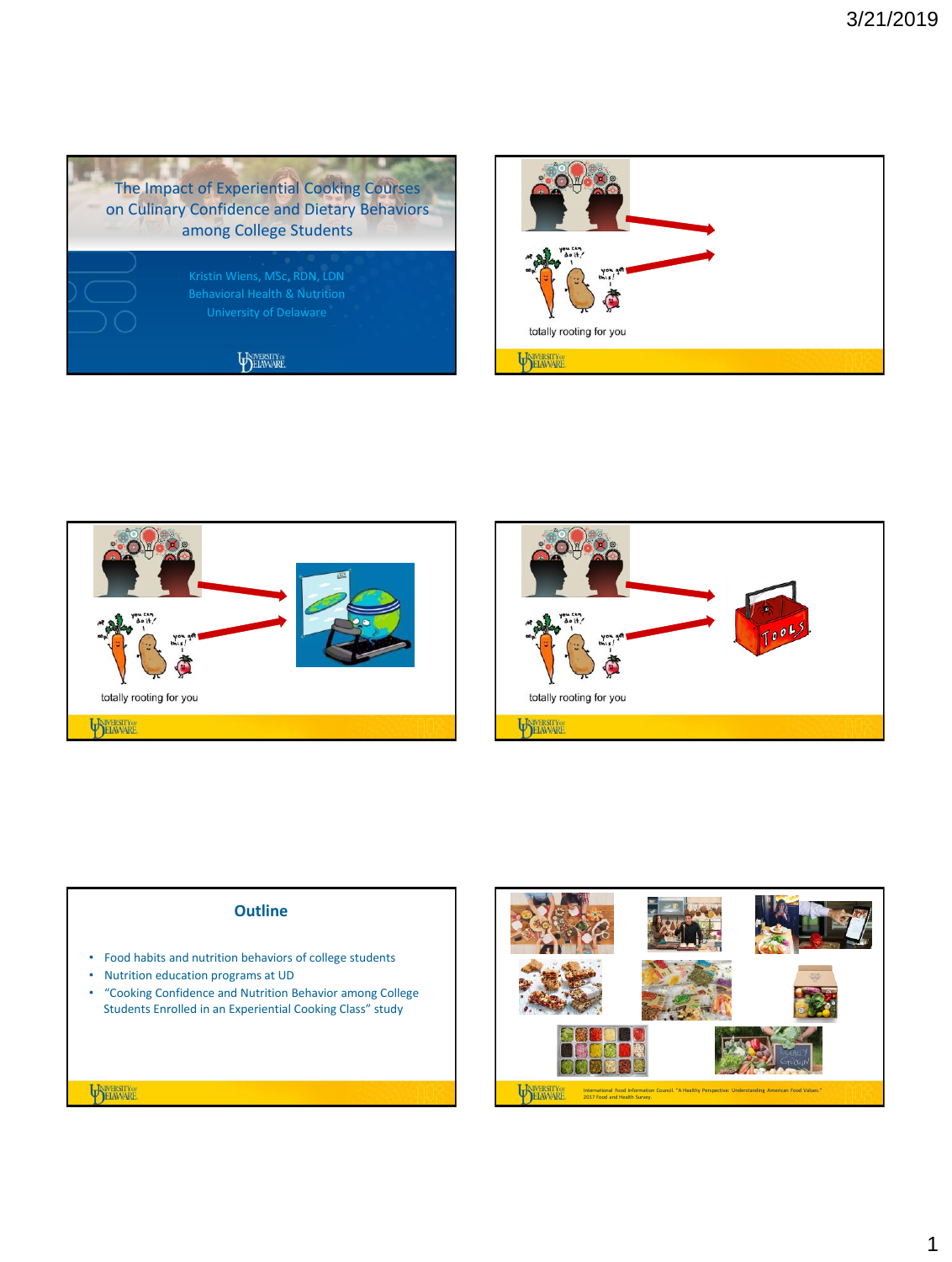#### College students eating habits and knowledge of nutritional requirements. Sam Abraham', Brooke R. Noriega, Ju Young Shin

Bethel College School of Nursing, Bethel College, Mishawaka, Indiana, USA

- Students have a fair knowledge of nutritional requirements for health
- Knowledge was not a factor that influenced their food choices – Convenience and taste of food were priority

Abraham S, Noriega Brooke R, Shin JY. College students eating habits and knowledge of nutritional requirements. J Nutr Hum Health. 2018;2(1):13-17

• Calories not of concern… but food additives are







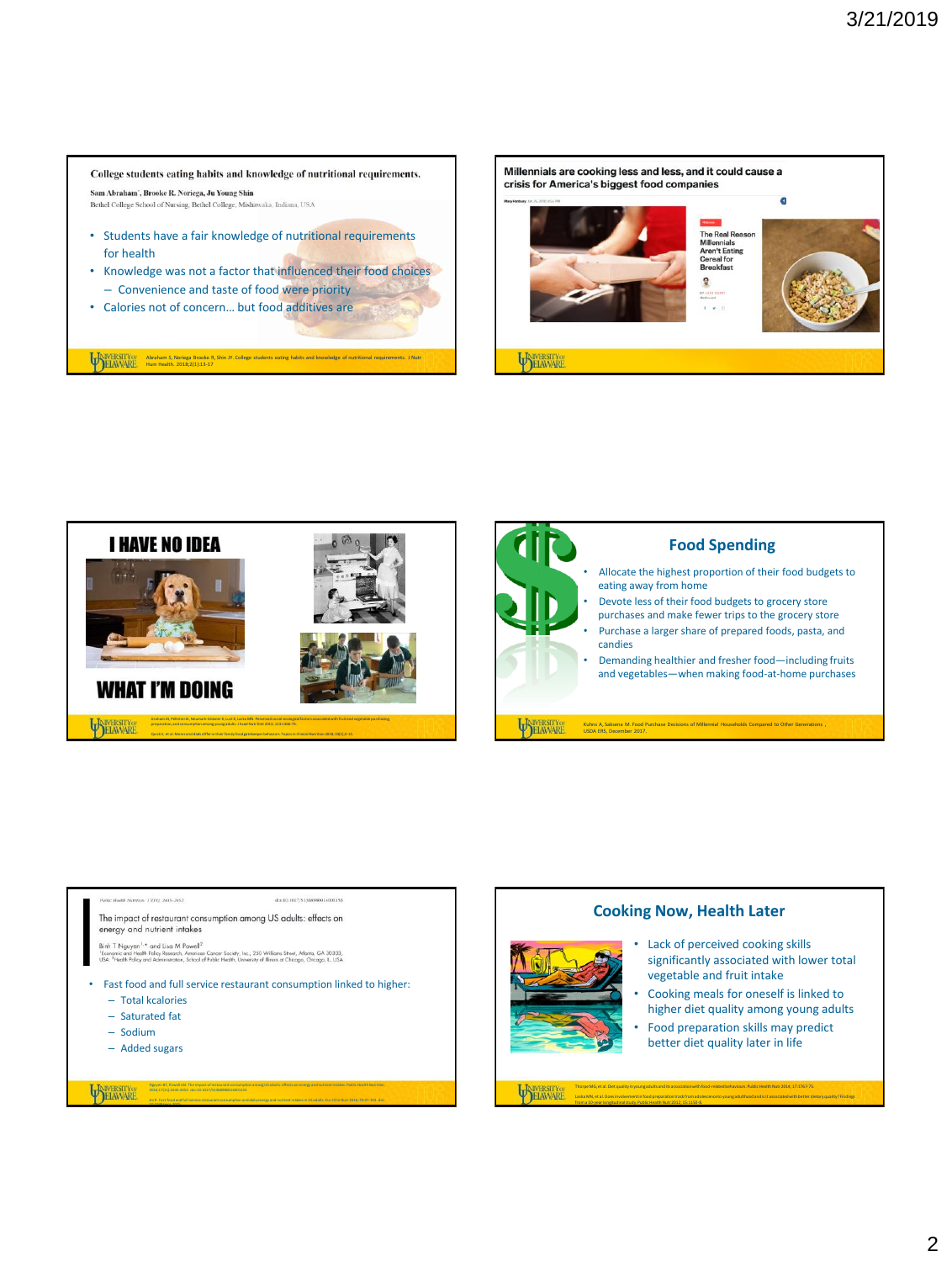# **How do we reduce barriers to cooking at home among college students?**

Reicks M, Trofholz AC, Stang JS, Laska MN. Impact of cooking and home food preparation interventions among adults: outcomes and implications for future programs. J

Soliah LL, Walter JM, Jones SA. Benefits and barriers to healthful eating: what are the consequences of decreased food preparation ability? Am J Lifestyle Med 2012; 6:

Skill-based learning may improve nutrition attitudes and confidence more than traditional knowledge-based approaches to education.

Nutr Educ Behav 2014; 46:259-76.

152–8.

ELAWARE

**Food and Nutrition Education Lab**

**TANERSITY** 

## **Behavioral Health<br>& Nutrition 1-credit, hands-on cooking classes, open to all majors** • Spice Kitchen x 3 Three graduate student teaching assistantships (MSHN) • Cook It Healthy x 6 • Sustainability & Food x 2 • Takeout Makeover Two adjunct instructors (RDNs) • Cooking Around the World **SAME ASSESSED PELAWARE**

**PYRERSITY** 

**Food and Nutrition Education Lab**



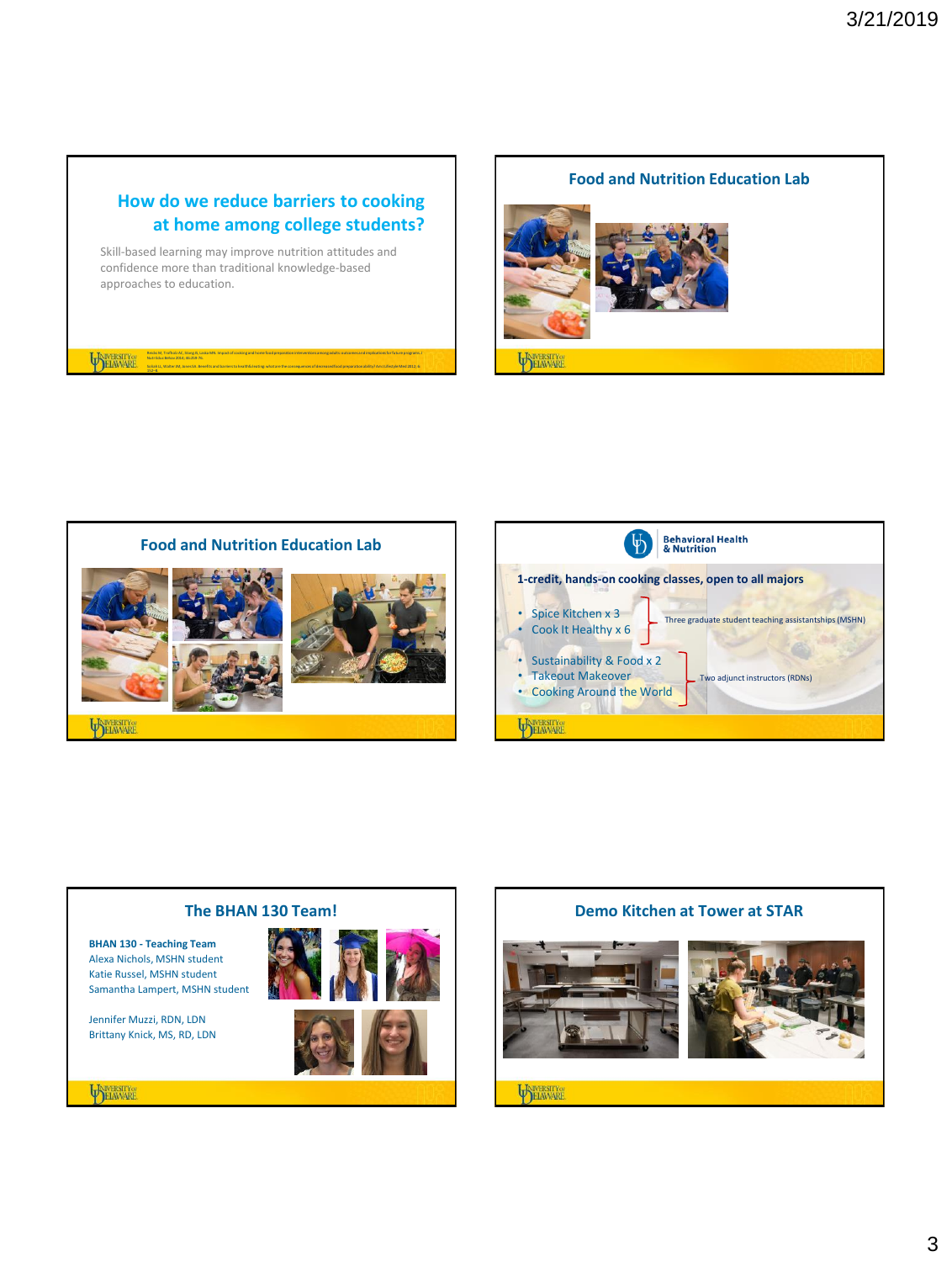





- Students who were not their household's primary meal preparer had a greater increase in confidence to cook from scratch (p=0.013) and experienced a larger increase in enjoyment of cooking (p=0.047).
- Male students as compared to female experienced a greater increase in confidence in following a basic recipe (p=0.022).
- Demographic characteristics did not significantly predict change.

**ELAWARE** 



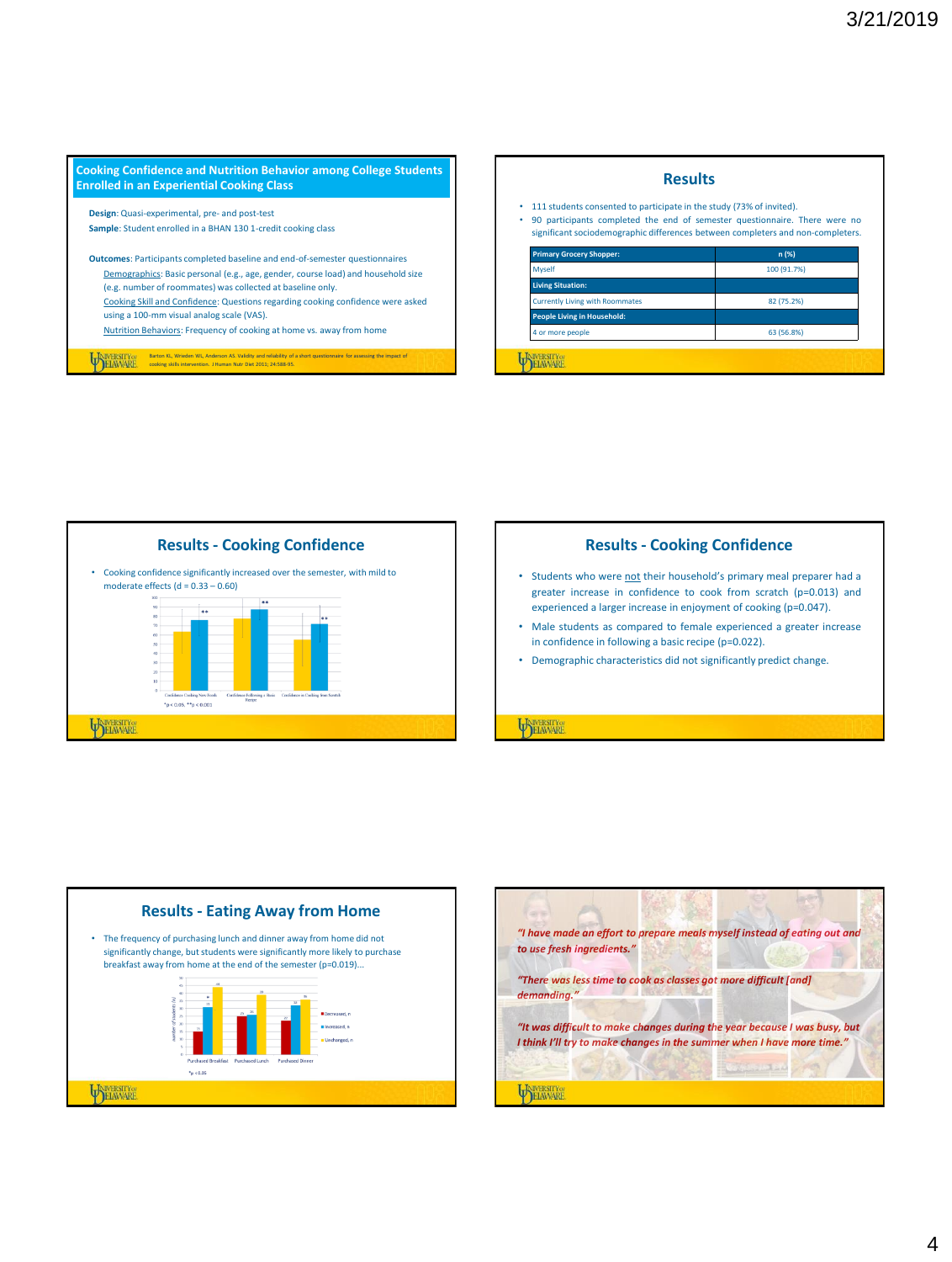# **Results - Student Perceptions**

- Majority of students reported their eating habits in general changed over the semester (57.8%), with females significantly more likely to report their intake changed (p=.004) as compared to males.
- Most students said the skills they learned in classes influenced (42.2%) or partially influenced (47.8%) their eating habits at home.

#### **EXAMPLE SERVICE CONTRACT AND ACCOUNT OF THE CONTRACT OF THE CONTRACT OF THE CONTRACT OF THE CONTRACT OF THE CONTRACT OF THE CONTRACT OF THE CONTRACT OF THE CONTRACT OF THE CONTRACT OF THE CONTRACT OF THE CONTRACT OF THE C**

### **Limitations and Future Directions**

- Complete questionnaire was not reliability tested
- Poor timing of T2 questionnaire, particularly for graduating seniors
- Dietary intake data was unusable
- Limited look at possible confounders
- Evaluation of Nutrition and Dietetics students' skill evolution over time
- College-aged young adults NOT in college

**TELAWARE** 



**BHAN 130s are not all we do in the lab... ELAWARE**